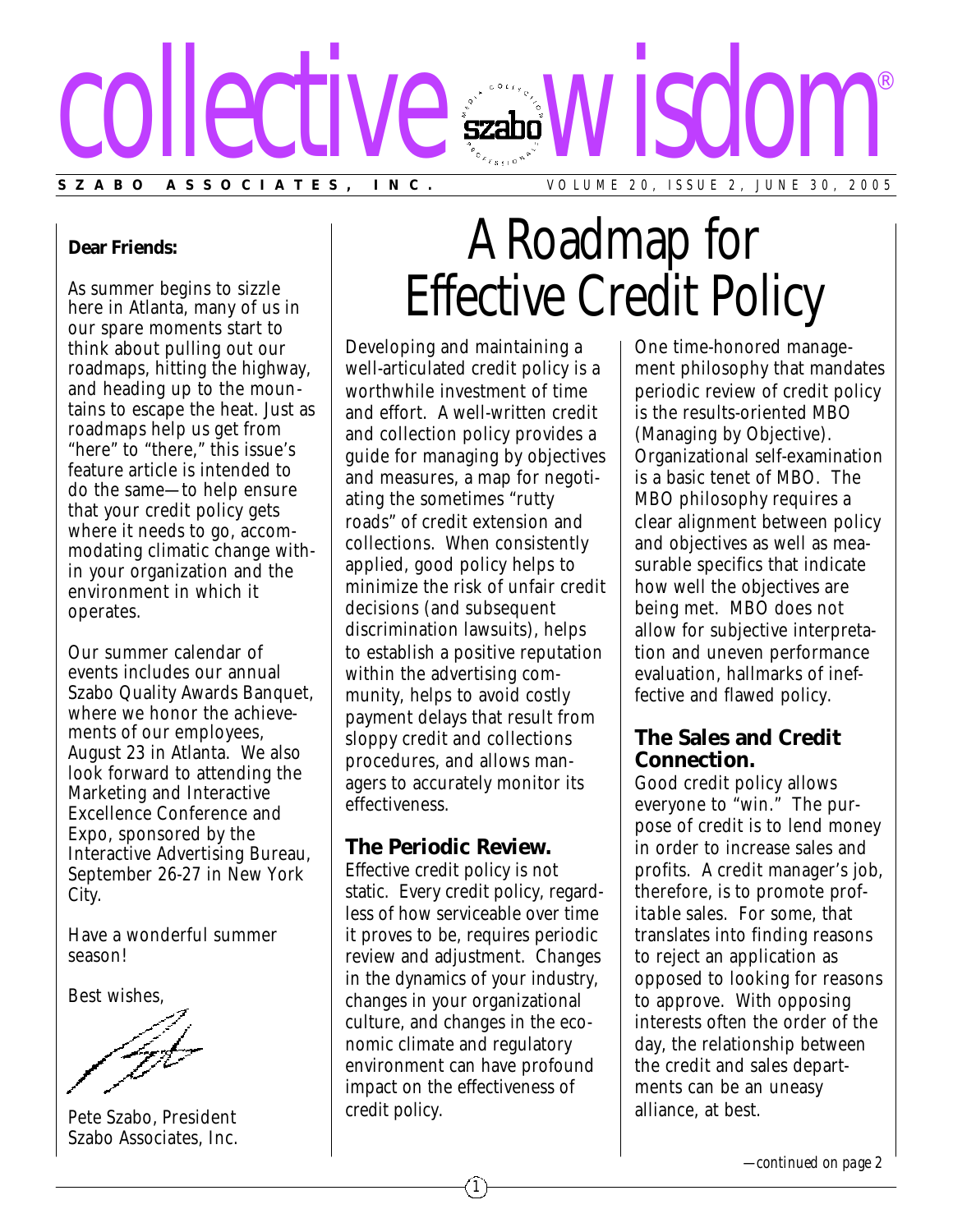# *Roadmap—*

*—continued from page 1*

The first step in credit policy development or review should be to recognize that credit policy must benefit both a company's accounts receivable department and the sales department. Credit policy that fails to serve both interests is itself a failure.

For that reason, both departments should take an active role in the development of the company's credit policy as well as in subsequent reviews. The ball falls first in the credit manager's court. The credit manager should develop a general outline of credit policy requirements and procedures. Next in line for involvement is the business manager/operations manager, who should provide more detailed points of policy that represent both departments' interests.

Once a sound credit policy is agreed upon and established, reciprocation between departments can help ensure its success. Regularly scheduled meetings attended by the sales manager, business manager, and other sales and management personnel as appropriate can promote understanding of policies in general as well as decisions about specific accounts. They can also bring to light problems with policy and/or procedures prior to a formal credit policy review.

The most helpful reciprocation is attitudinal. Credit

should look for ways to accommodate a sale rather than to turn it down, perhaps by offering an alternative payment arrangement. Sales should be aware that credit's determination to minimize past-due receivables and bad debt losses serves them as well. They might be reminded that consistent application of sound credit policies strengthens a company's financial status and reputation, creating an easier "sell" and maximizing the real return on sales' efforts.

Communication between sales and credit is most critical if it is determined that changes must be made to credit policy. Sales personnel may balk at policy that demands a departure from their accustomed procedures or that they perceive will make their jobs more difficult. Involving sales in the review and change process can go far to mitigate concerns that their interests are not being sufficiently considered and valued.

Realizing that both credit management and sales are "art" more than they are "science" can perhaps inspire all involved to apply experience, creativity, and positive attitudes to serving everyone's interests within the parameters of a sound credit policy. The bottom line on this is, no credit policy can be truly successful without the "buy-in" of everyone involved.

# **The Objectives.**

Because overall objectives provide the framework for detailed operations and procedures, both credit and sales depart-

ments should agree on what the policy objectives should be. Overall policy objectives, the first part of the credit policy, should address and reflect the delicate and challenging balancing act between credit extension and collection requirements. One company might choose to balance a rather "liberal" credit extension policy with "conservative" collection operations. Another may choose to have a tighter credit extension policy, which lessens the need for strict collection procedures. Yet another may strive to achieve an equal balance between the two. In any case, it should be determined at the outset on which side, if either, the emphasis will be placed. Subsequent reviews may indicate a need to adjust this balance to accommodate changes in the marketplace or organization.

Regardless of how the policy is balanced, the objectives usually focus on the same issues—optimizing sales, minimizing past-due receivables, minimizing bad debt losses, and containing departmental costs while maintaining effectiveness and efficiency. Additional objectives might address customer relations as they relate to credit and collections. An effective policy should embrace the principles of fairness, firmness, courtesy, and consistency in its relations with customers.

# **The Responsibilities.**

A statement explaining who has responsibility for adminis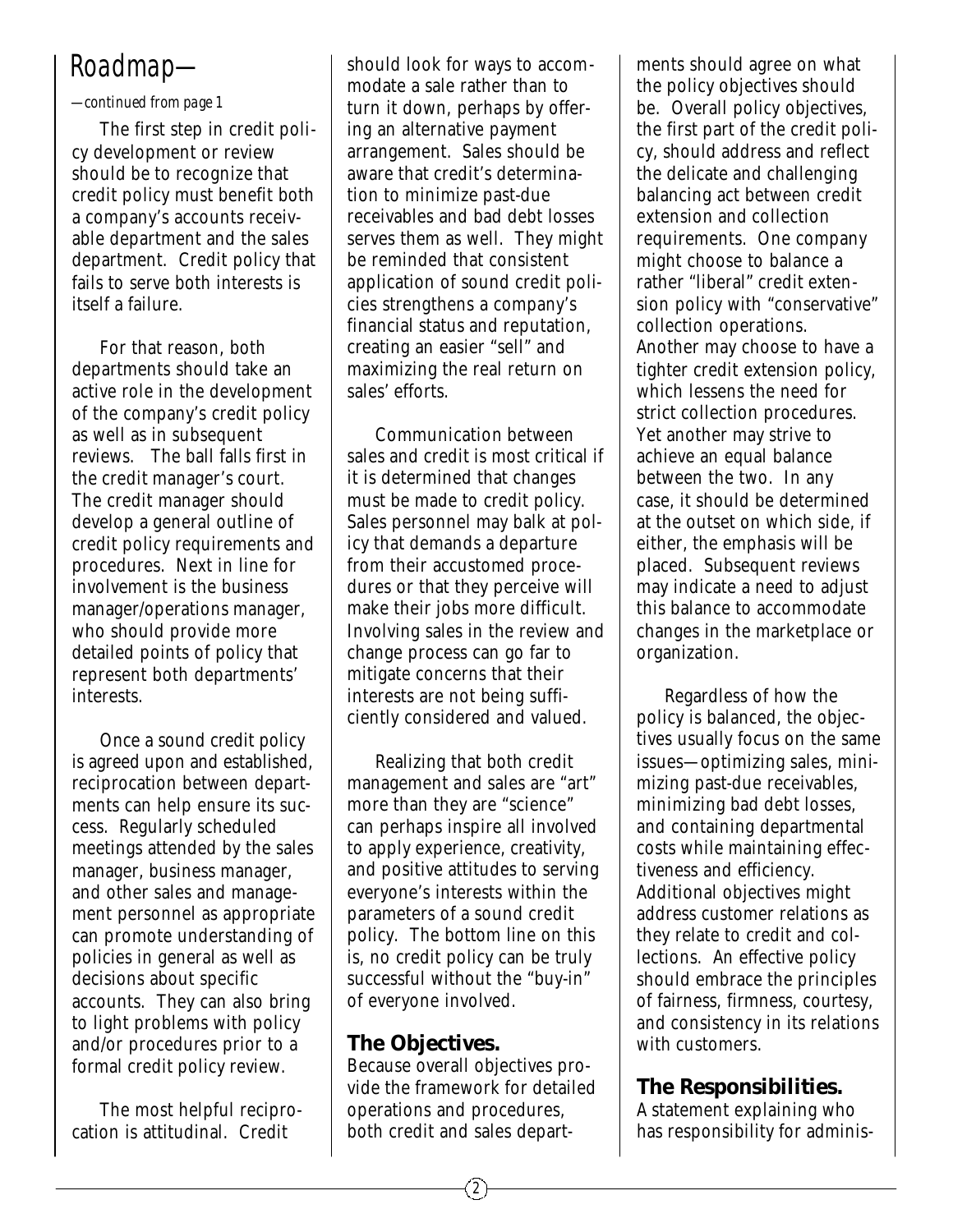tering the credit policy should follow the statement of objectives. This should include description of the functions and objectives of the credit department.

## **The Terms and Procedures.**

Content of the "terms and procedures" section of the credit policy is driven by the overall objectives of the policy. Procedures for optimizing sales should include terms of sale; procedures for credit investigation; and details about dealing with new customers, such as credit application requirements, and expected decision-making time on credit requests.

The "terms and procedures" section of the policy should also include procedures for communicating decisions to customers regarding credit approval or denial. The responsibility for notifying a customer that credit extension has been approved or denied, which should be clearly stated in the policy, usually falls to the credit department.

Procedures for notifying a credit applicant of action taken must comply with the regulations imposed on trade creditors by an amendment to the Equal Credit Opportunity Act (see Szabo *Collective Wisdom*, September, 1990). Simply stated, the law requires that credit applicants be notified of actions regarding trade credit, orally or in writing, within a reasonable time. Since "reasonable" is generally considered to be 30 days, procedures should clearly include the method of communication as well as a time frame that falls within the 30 days following application.

Laws do change, of course. The original ECOA, for example,

3



"I AM MANAGING BY OBJECTIVE.' MY OBJECTIVE TODAY IS TO GET TO THE ONE-DAY SALE BEFORE ALL THE GOOD STUFF IS GONE."

was designed to prevent discrimination in the extension of credit to consumers, but was later amended to provide business owners with procedural rights. The constantly changing regulatory environment is yet another compelling reason for periodic credit policy review.

Procedures for minimizing costs of past-due receivables should include detailed procedures for following up on past-due accounts, including invoice dates; mailing dates; the number of days allowed for payment; resolution of disputes and discrepancies; and when to send letters and make telephone calls on overdue accounts. Samples of collection letters should also be included.

Examples of procedures that focus on minimizing bad debt losses are procedures for engaging third-party collectors and outside attorneys, dealing with bankrupt customers, and authorizing accounts to be written off. Procedures focusing on departmental organization and efficiencies might include an organization chart, staff requirements, hiring and training guidelines, performance review criteria, and budget guidelines for the department.

Upon completion, the credit and collection policy should be distributed to the General Manager, Sales Manager, Account Executives, and Credit Manager for administration.